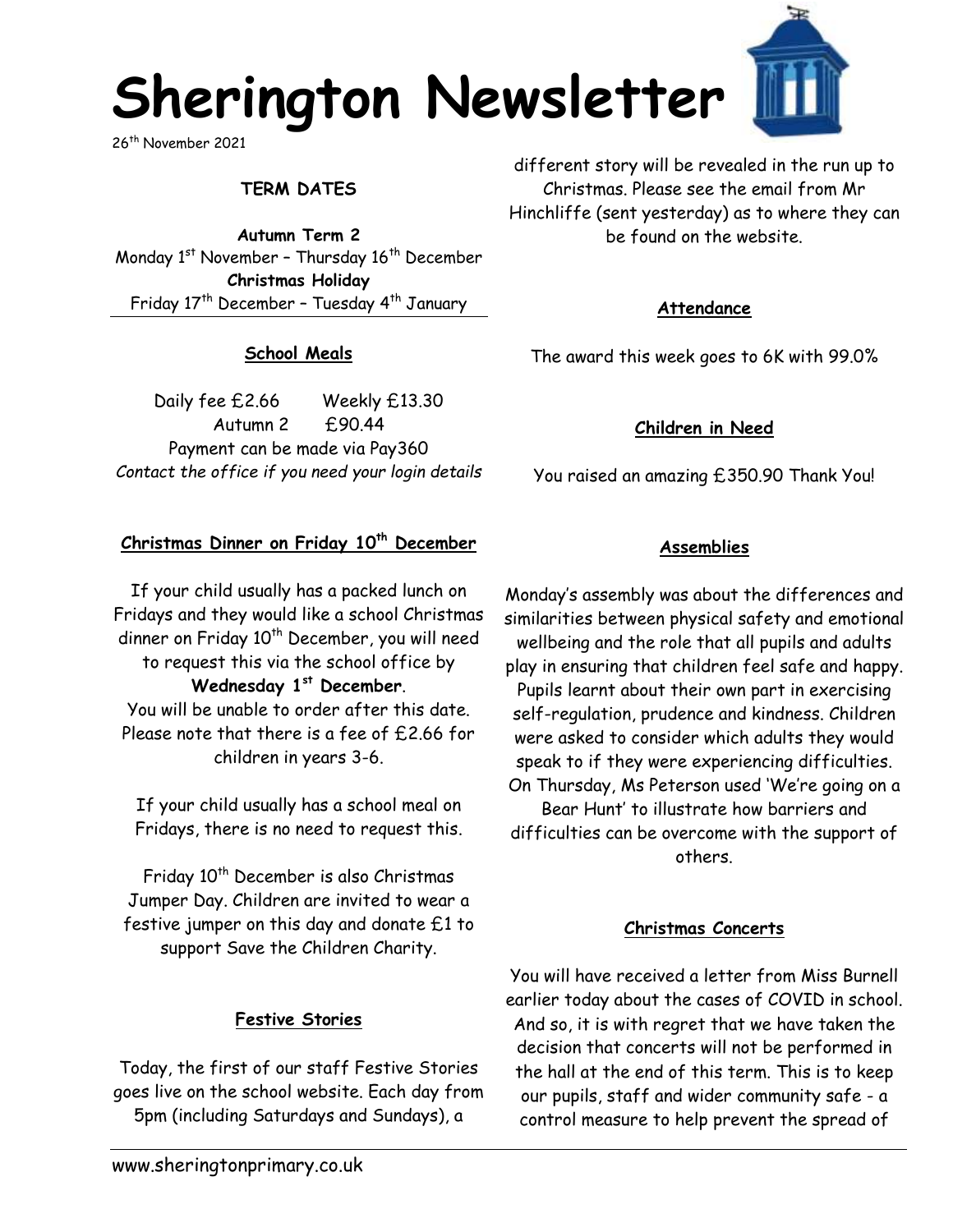

26<sup>th</sup> November 2021

COVID. We are, however, hoping to be able to invite parents and carers into the playground for al fresco concerts (weather permitting). The dates and times are

**Monday 13th ,Tuesday 14th and Wednesday 15th December**

> Reception and KS1 at 9:20am KS2 at 2:30pm

**Tickets and a letter with more information about concerts will be sent out to families next week.**

#### **Activity Clubs**

The last Senior Band rehearsal will be Monday 6<sup>th</sup> December Choir will finish on Thursday 9<sup>th</sup> Activity clubs finish on Friday 3rd December with the exception of the following: Multi Sports - Monday  $6<sup>th</sup>$ Football - Tuesday  $7<sup>th</sup>$ Multi Sports - Wednesday  $8<sup>th</sup>$ Football Team – Thursday 9th

#### **Covid 19 Symptoms and Testing**

#### **Please be aware of Covid 19 symptoms:**

- A high temperature
- A new, continuous cough
- A loss or change to your sense of smell or taste

Children should not attend school if presenting with any of these symptoms. Should you have any of these symptoms, a PCR test should be taken.

Lateral Flow Tests (results in 30 mins) should only be used when there are no symptoms.

If your child has any of the symptoms, a Polymerase Chain Reaction (PCR) Tests (at a testing site or home postal tests) should be used.

#### **Class trips**

Year 2 went to Greenwich on Tuesday. They took part in an invertebrate workshop linking to their science unit on Living Things and their Habitats. The children hunted for minibeasts and categorised them in various different ways. During the afternoon session, the children were taken to the lookout point near The Royal Observatory and sketched the Greenwich skyline, linking to their Humanities learning on Greenwich and art project on Paul Klee.

## **Music Lessons – Spring Term**

If children wish to continue having these music lessons in the spring term, parents/carers must reply using the slip provided, by <u>Monday 6<sup>th</sup></u> December.

#### **Finlay Boughen fundraising update**

Finlay Boughen has now passed the £800 mark for donations to Greenwich Foodbank. Follow Finlay's challenge and progress by going to [https://www.justgiving.com/fundraising/finlay](https://www.justgiving.com/fundraising/finlay-boughen)[boughen](https://www.justgiving.com/fundraising/finlay-boughen)